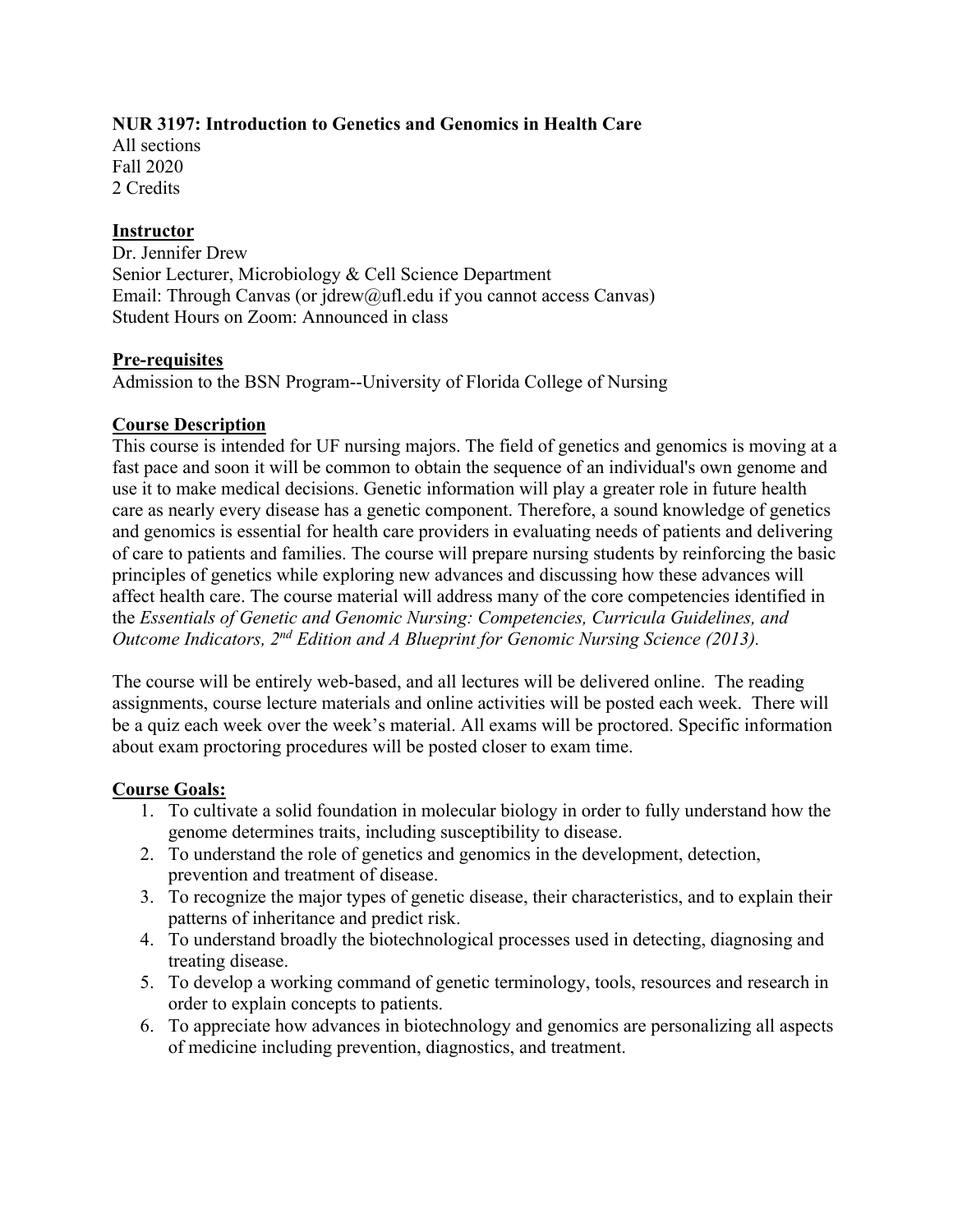# **List of Topics**

| Module         | Topic                                           |
|----------------|-------------------------------------------------|
| 1              | Introduction to course                          |
|                | Overview of Genetics                            |
|                | DNA structure and replication                   |
| 2              | Gene Action: From DNA to trait                  |
|                | Gene expression control                         |
| 3              | Mutations                                       |
| $\overline{4}$ | Chromosome assortment and genetic recombination |
| 5              | Single gene inheritance                         |
|                | Pedigree analysis                               |
| 6              | Beyond Mendel's Laws                            |
|                | Sex-linked inheritance                          |
|                | Epigenetics                                     |
| 8              | Chromosomal abnormalities                       |
| 9              | Genetic Resources                               |
| 10             | Genetic technology                              |
| 11             | Cancer                                          |
| 12             | Human Genome Variation and Common Disease       |
| 13             | Genetic testing and treatment                   |
| 14             | Personal genomics                               |
|                | Precision Medicine                              |
|                | Pharmacogenetics                                |

Quizzes are due on the last day of the module week.

# **Recommended Textbook (Highly recommended but not required)**

Lewis, R. (2018). Human Genetics: Concepts and Applications, (12th ed.) Boston: McGraw-Hill Publishers. ISBN 9781259937019.

This textbook is available as an All Access Smartbook or Connect if a student chooses.

Specific reading assignments are posted in each module. Through the smartbook app, there are supplementary self-quizzes and activities.

# **E-learning system - Canvas**

The course will be managed entirely through the e-Learning in Canvas. If you are not familiar with this system, you need to become acquainted with it for this course. The elearning homepage contains tips and tutorials for students as well as computer requirements. It is your responsibility to become familiar with Canvas and to ensure that you have the appropriate browsers, settings, internet speed, etc. For any technical questions regarding Canvas, please visit the LSS site (https://wiki.helpdesk.ufl.edu/FAQs/E-Learning) and/or the UF Help desk (http://helpdesk.ufl.edu/). They can address technical issues such as not being able to view course materials, not being able to access the quizzes, not being able to send mail, etc. **All technical issues/questions/comments should go to the Help Desk first (352-392-HELP).** They are the experts. The Help Desk suggests that if you encounter any problem (error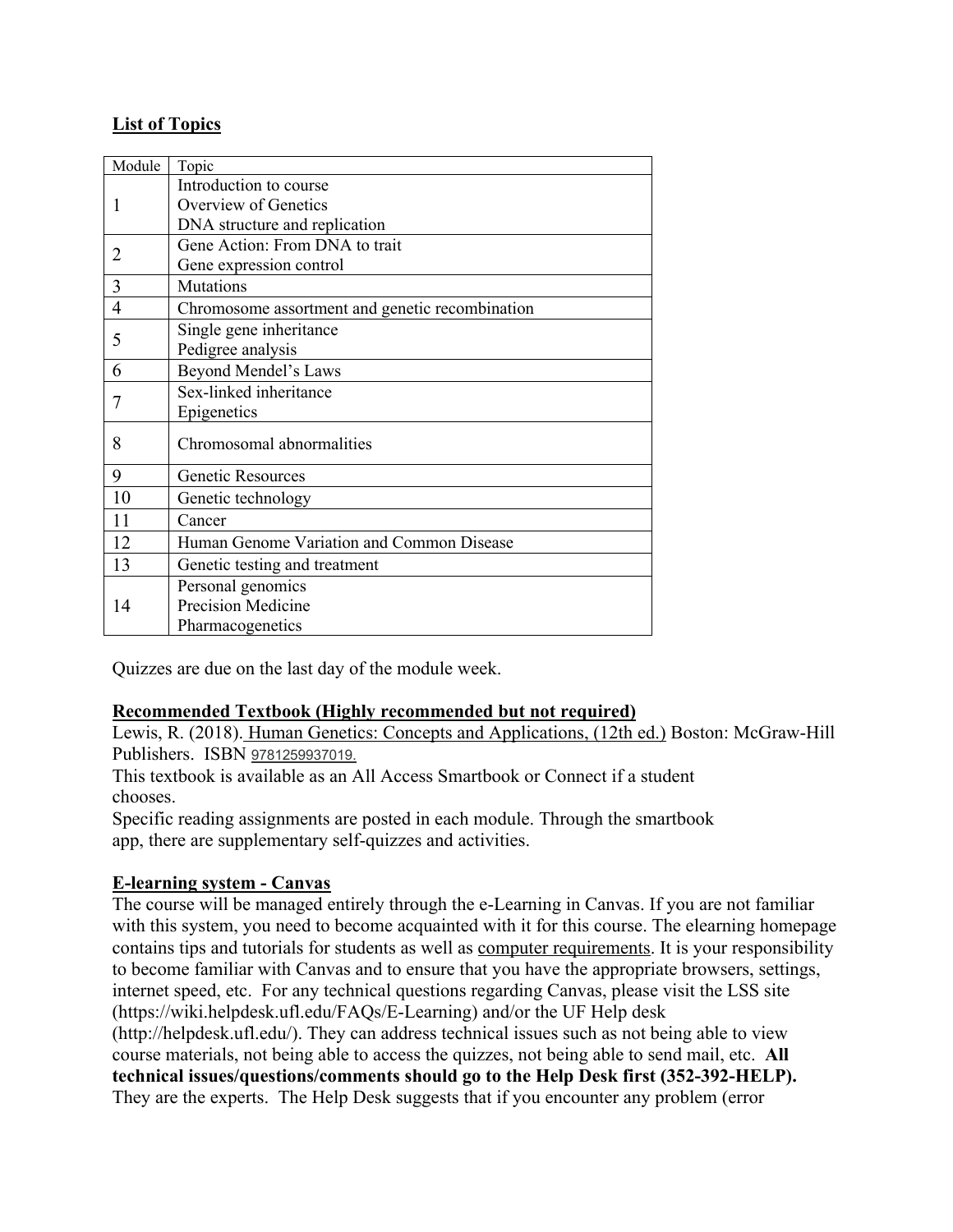messages, etc.) that you take a screen shot of the problem and save it. This will help the Help Desk in fixing your problem.

### **Office Hours**

Since this is a web-based course and I am off-campus, my student hours will be conducted with Zoom in Canvas. Please see the welcome module material in Canvas for more information on how to use the conferencing tool. Prior to exams, there will be open QandAs on Zoom.

### **Email and Announcements**

All email communication regarding this course will be done through the Conversations tool (Inbox) of Canvas. This mail system is private and secure. It is your responsibility to check your Canvas mail and Announcements **frequently** to stay updated on the course. Please check the course site a minimum of two times per week to be certain that you are not missing any important communications. As the instructor, I will respond to your questions and emails as promptly as I can. By maintaining all email communication through Canvas instead of other email domains, it reduces the chance that discussions will get lost among outside accounts.

### **Course structure**

The course is structured as 14 Modules – approximately one each per week of the semester. Each module focuses on a different topic. The topics build on each other so in order to understand a topic in Module 6, for example, it is necessary that you understand the material from Module 1. An entire module's worth of material is posted at once.

Start by navigating to the Modules page. Then, click on the appropriate Module. For each module, there will be several items to complete. The first item will always list the **specific learning objectives** for the week. Keep the learning objectives in mind as you learn the material. If you meet the learning objectives, you should do very well on the quiz and the exams. After reading the learning objectives, please go through the material in the order presented. The next item in the list will usually be the reading assignment, followed by the lectures, and links to any online tutorials or modules. After you go through the material in the order presented, you are always free to return and visit any of the content. The welcome video will give an example of the types of course content and how it will be presented. The pdf of the lecture slides of each module will also be posted for your convenience. This convenience is for students who wish to print out the slides and follow along with the lecture, study the notes later, etc. The lectures slides will only be available in pdf format.

Each module includes a quiz. Quizzes are usually due by 11:59 PM EST on the day the module closes. The material will be available to you throughout the semester, but once a quiz due date passes, you can no longer submit the quiz for credit. (See below for more info on quizzes). For those of you who like to work ahead, modules will be available generally 2 weeks in advance of their scheduled weeks throughout the semester. I will try to open the modules as much in advance as I can.

#### **Assessments Exams**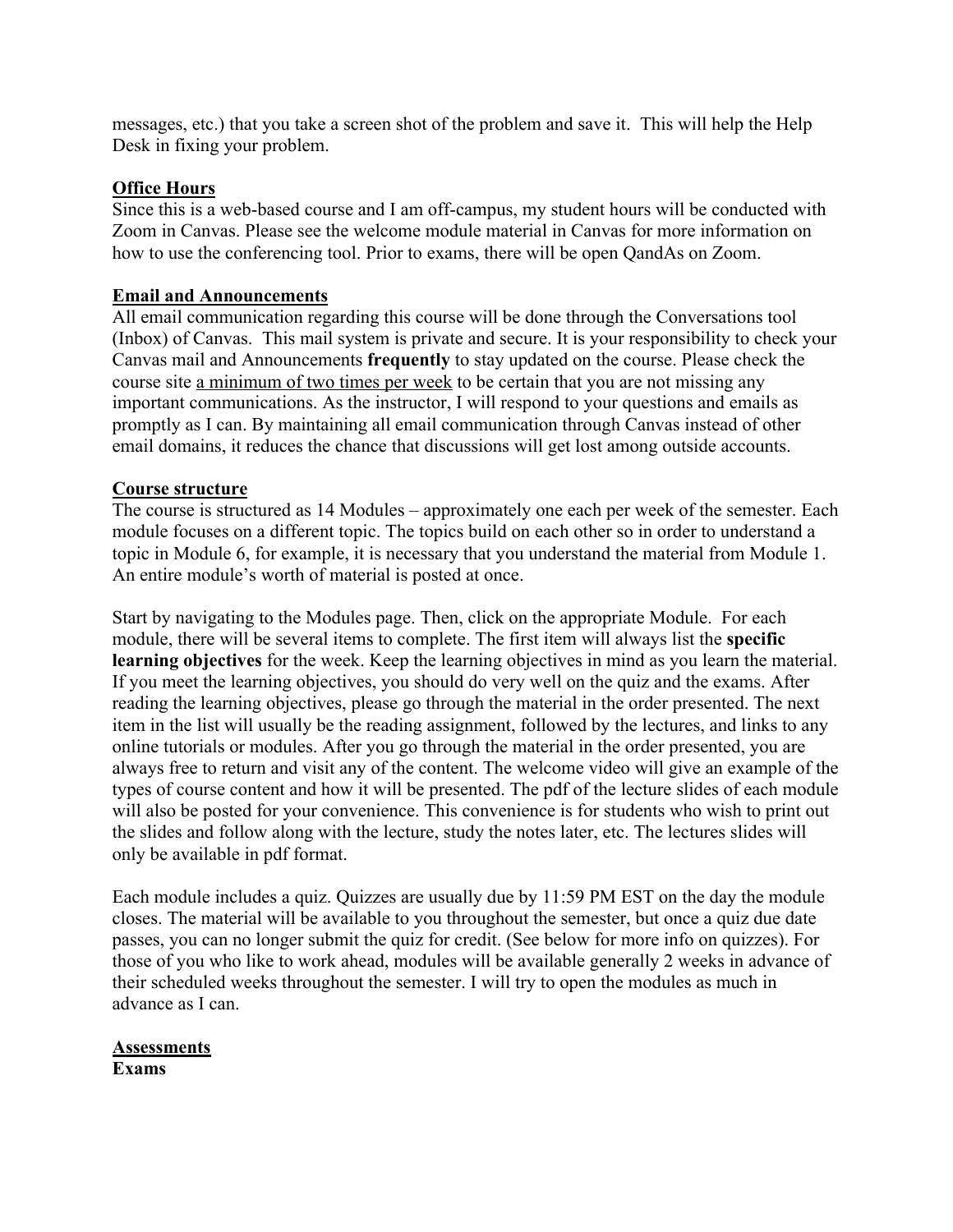Four proctored, non-cumulative exams will be administered throughout the semester. Each exam is worth 15% of your grade. All exams will be proctored and taken with a remote proctor service. Specific details regarding the exams will be given closer to the exam dates. If an exam is taken without approved proctoring arrangements, credit will not be given and the score will be a zero. If it is detected that a student's e-Learning account was signed into by more than one instance during an exam (i.e., two individuals signed into the same student account during an assessment), credit will not be given and the score will be zero.

Exam Dates will be announced at the beginning of the class.

# **Quizzes**

Brief quizzes will be given that cover each module. See dates listed in course for due dates for each quiz. Following the modules according to the weekly schedule ensures timely participation and progress in the course. These quizzes are a learning tool so you may take each quiz up to **two times each** and only your highest score of each week's quiz will be recorded for a grade. Your quizzes will count for **15%** of your final grade. You can drop your 3 lowest quiz scores. Your dropped quiz grades will include any quizzes you miss for **any** reason. This includes minor illness, travel, conferences, and **technical problems** etc. Rarely, technical issues may occur while you are taking the timed quiz, and any quizzes affected by technical problems will count against your drops. A quiz will not be re-opened or reset if it is interrupted by technical difficulties. (NOTE: A slow Internet connection may affect timed quizzes, but it is your responsibility to use a connection at the speed suggested in the LSS homepage.)

#### **Grade Corrections/Adjustments**

Following the close of each quiz/exam window, you have 10 calendar days to contest your quiz/exam grade in a Canvas email to me (i.e., a student cannot request a grade correction on quiz 2 during the last week of the course). Any request for a grade adjustment should include a fully written justification, with evidence if possible, in support of the proposed grade change (i.e. why is the proposed answer a better fit or equally as good a fit as the answer on the grade key). Since course grades are submitted within a few days after the last exam, you will not have the full 10 days to contest the last exam. *Please note that you can ask a question about or discuss any quiz/exam question at any time during the semester for the purposes of understanding and education.* 

# **Student Participation: Discussion Board Posts**

To facilitate communication and participation, there will be discussion boards for student engagement with the material and each other. You will be divided into discussion groups. More information will be provided in the course on the discussion board activities. Your participation in the discussion will count for 5% of your final grade and will be determined by substantive and thoughtful posts.

# **Genetics in the News Presentation**

It is nearly impossible to read a news site without learning about a new medical breakthrough or treatment that is because of genetics and genomics advances. An objective of this course is to understand the contribution and relevance of genetics to our health. Sometimes, these genetic advances may prompt ethical or legal debate. To promote discussion and to better understand the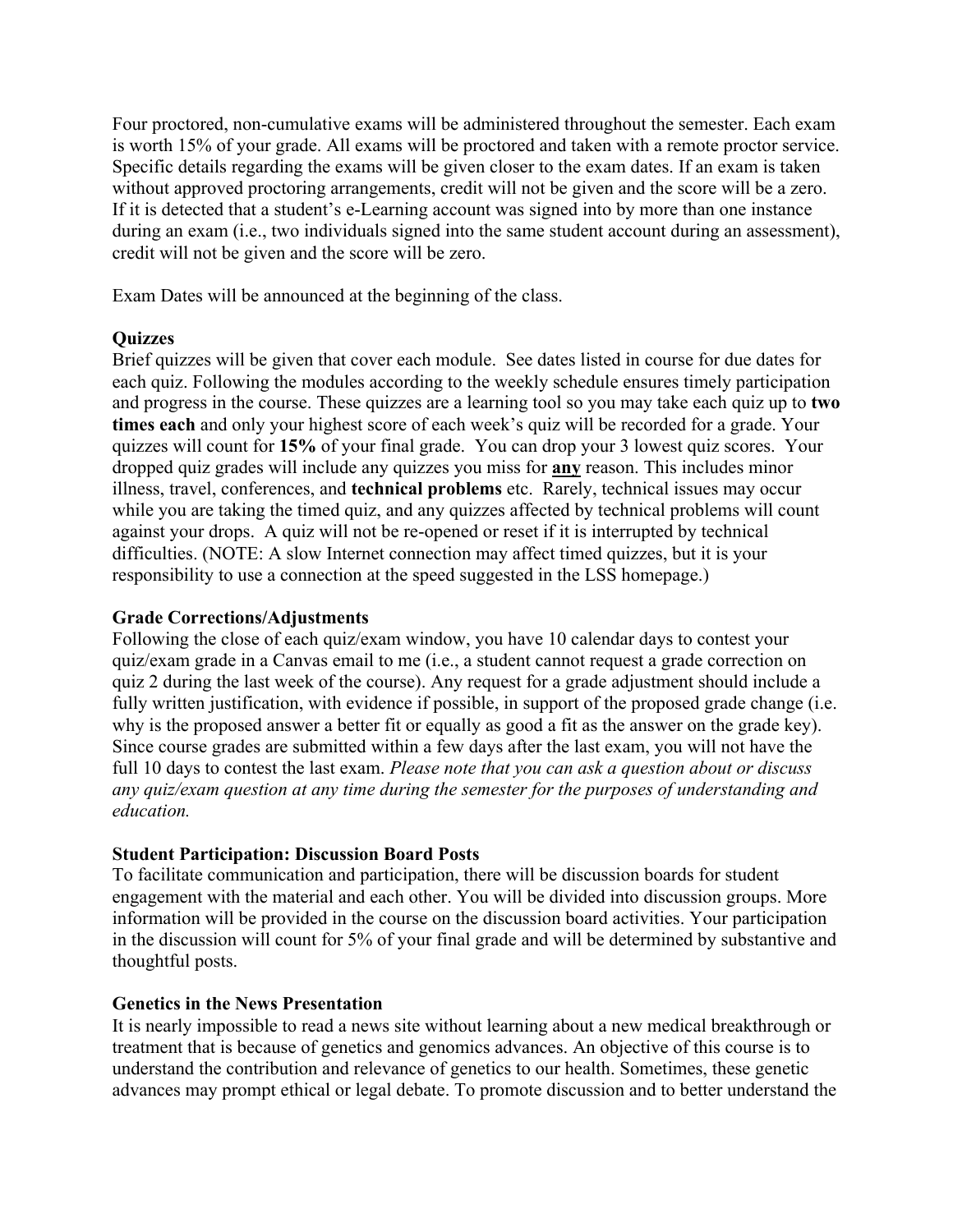role of genetics in our health care and society, there will be a short written assignment in which you will write a brief blog style post on an issue, discovery, disease not covered in the course material. This assignment will count for 10% of your final grade. Further instructions on this assignment will be provided.

|                        | % of Final grade |
|------------------------|------------------|
| Exam 1                 |                  |
| Exam 2                 | 15               |
| Exam 3                 | 15               |
| Exam 4                 | 15               |
| Quiz grade*            | 15               |
| Genetics in the News   | 10               |
| Discussion assignments | 15               |
|                        |                  |

\*3 of the lowest quiz scores will be dropped. Missed quizzes count as a zero.

#### **Grading Scale**

| A           | $95-100(4.0)$ |                       |
|-------------|---------------|-----------------------|
| $A -$       | 93-94         | (3.67)                |
| $_{\rm B+}$ | 91-92         | (3.33)                |
| Β           | 84-90         | (3.0)                 |
| $B -$       | 82-83         | (2.67)                |
| $C +$       | 80-81         | (2.33)                |
| C           | 74-79         | $(2.0)$ **            |
| $C-$        | 72-73         | (1.67)                |
| $D+$        | 70-71         | (1.33)                |
| D           | 64-69         | (1.0)                 |
| D-          | 62-63         | (0.67)                |
| Ε           |               | $61$ or below $(0.0)$ |
|             |               |                       |

\*\* 74 is the minimal passing grade.

#### **No extra credit is given in this course.**

#### **Make up and attendance policy**

Requirements for make-up exams, and other work are consistent with university policies that can be found at: https://catalog.ufl.edu/ugrad/current/regulations/info/attendance/aspx. Since the course is online and the material can be accessed at your convenience, missed weekly quizzes will count as one of your three dropped quiz grades. If a serious illness or unexpected event (surgery, etc) results in multiple missed quizzes in a row, please contact me and we will discuss options pending appropriate documentation. Exams are to be proctored and taken during the window they are scheduled. If an exam is taken without approved proctoring arrangements, credit will not be given and the score will be a zero. There are no make-ups for exams without prior notification and without proper documentation for an excused event or activity. Any missed, unexcused exams or other assessments will receive a zero.

#### **Academic Honesty**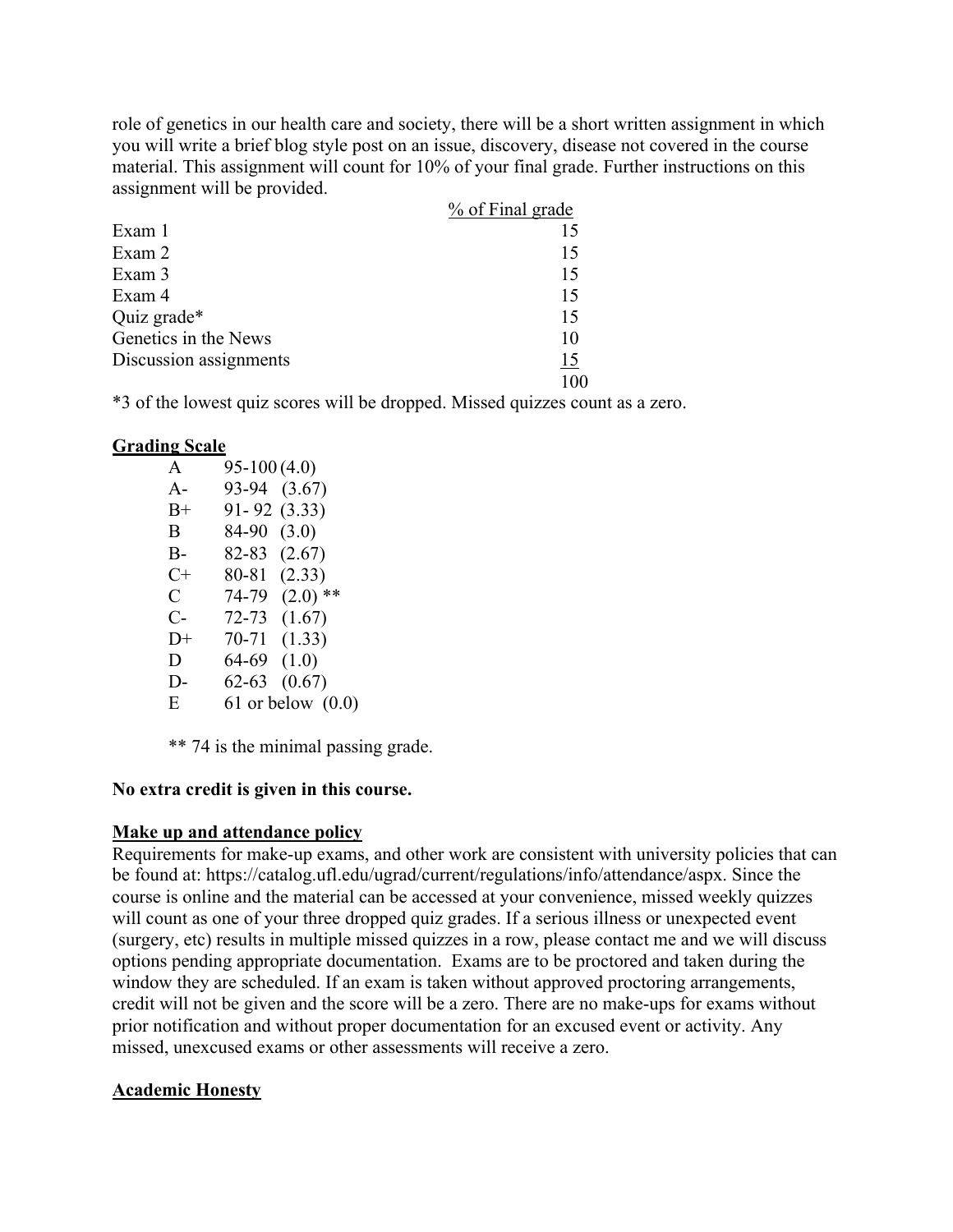As a student at the University of Florida, you have committed yourself to uphold the Honor Code, which includes the following pledge: "We, the members of the University of Florida community, pledge to hold ourselves and our peers to the highest standards of honesty and integrity." You are expected to exhibit behavior consistent with this commitment to the UF academic community, and on all work submitted for credit at the University of Florida, the following pledge is either required or implied: "On my honor, I have neither given nor received unauthorized aid in doing this assignment."

It is assumed that you will complete all work independently in each course unless the instructor provides explicit permission for you to collaborate on course tasks (e.g. assignments, papers, quizzes, exams). Furthermore, as part of your obligation to uphold the Honor Code, you should report any condition that facilitates academic misconduct to appropriate personnel. It is your individual responsibility to know and comply with all university policies and procedures regarding academic integrity and the Student Honor Code. Violations of the Honor Code at the University of Florida will not be tolerated. Violations will be reported to the Dean of Students Office for consideration of disciplinary action. For more information regarding the Student Honor Code, please see: http://www.dsoufl.ed/SCCR/honorcodes/honorcode.php.

# **Additional comments regarding academic integrity**:

Students are encouraged to discuss material with each other from the course, help each other understand concepts, study together, and even discuss assessment questions with each other once the quiz window is closed. However, the following is considered academic dishonesty, and I expect that no student will ever do any of the following:

- Have another person complete a quiz for you
- Copy another student's quiz in this course
- Collaborate with anyone while taking a quiz in this course
- Discuss the questions and answers of a quiz with other students while the quiz window is still open
- Manipulate and/or distribute any materials provided in this course for any purpose (including course lecture slides).
- Use any notes, slides, posts, etc. provided by a previous student in the course

# **Software Use**

All faculty, staff, and students of the University are required and expected to obey the laws and legal agreements governing software use. Failure to do so can lead to monetary damages and/or criminal penalties for the individual violator. Because such violations are also against University policies and rules, disciplinary action will be taken as appropriate.

# **Campus Helping Resources**

Students experiencing crisis or personal problems that interfere with their general well-being are